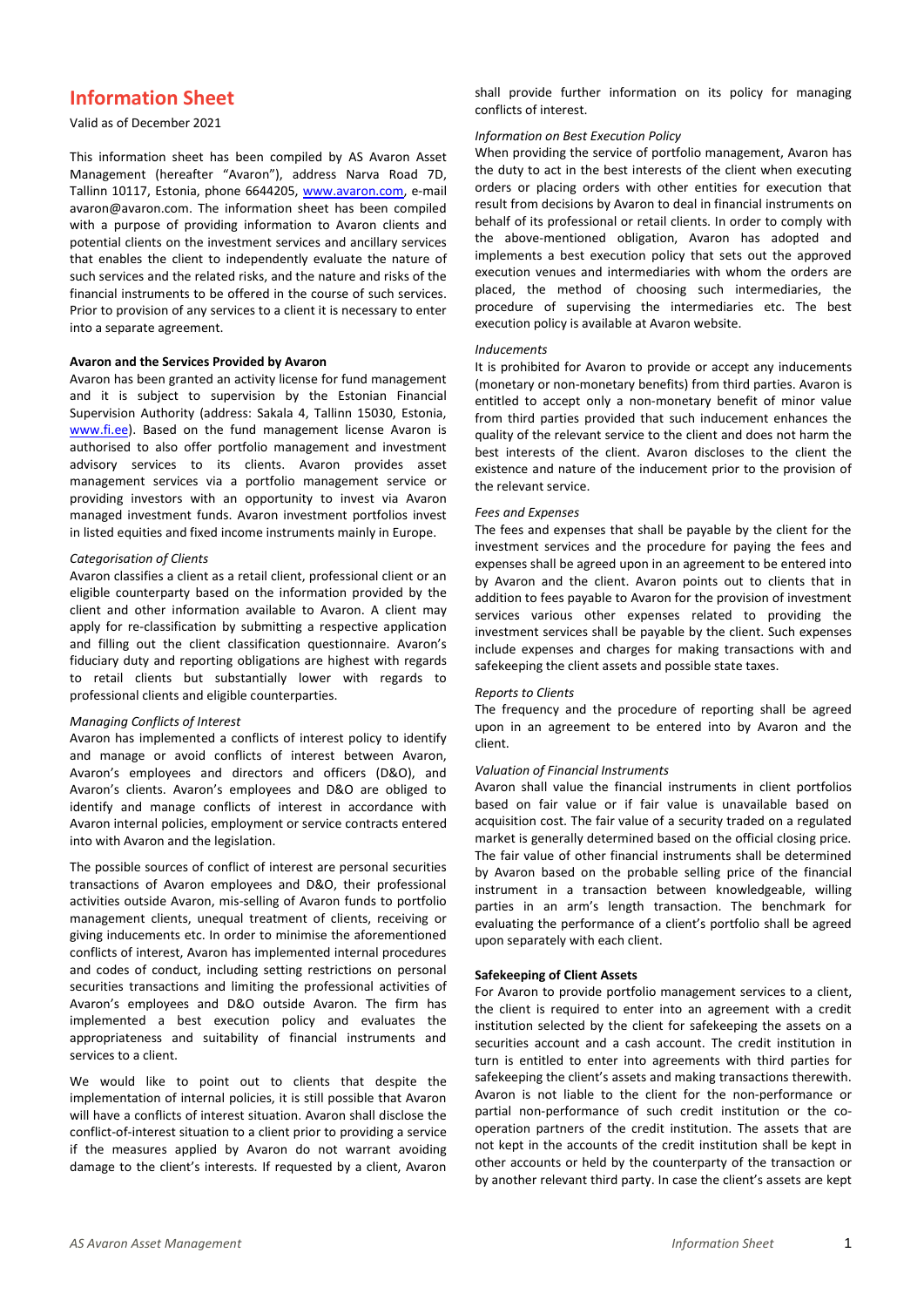with such other third party, Avaron notes that although Avaron shall apply due care on choosing the person with whom the client's financial instruments shall be kept and on selecting the counterparties of transactions, the client may not be entitled to equivalent guarantees upon non-performance or bankruptcy of the third party compared to those applicable in case of a credit institution.

The client's assets may be kept on a nominee account or another equivalent account; consequently, participation in the general meetings of issuers or voting at such meetings on the basis of securities safekept on nominee accounts may be difficult or impossible in certain markets.

The safekeeping of the client's assets may be subject to the legislation of a foreign country. As a result, the rights arising from the securities and cash owned by the client may be different from the provisions set out in Estonia's legislation.

Certain foreign countries lack regulation for holding assets on a nominee account. Consequently, when safekeeping client's securities on an account opened in the name of another person (financial institution), the owner of a nominee account shall be deemed to be the holder of the said securities in legal terms and it may be impossible to distinguish the securities owned by the client from the securities owned by such other person or from the securities owned by other clients of the owner of a nominee account. In such case the client shall not be able to participate independently in the general meetings of issuers. The client can only participate in the general meetings of issuers if the person who legally owns the securities (owner of a nominee account) offers such a service and vote only under the conditions that all persons whose securities are safekept together wish to vote in the same manner. If the securities of a number of persons are safekept together, there is a risk that as a result of an error, securities that are disposed of are really not the object of the relevant disposal transaction. There is also a risk that one of the persons fails to fulfil the lawful obligations of a shareholder (e.g. notification of the authorities of changes in qualifying shareholdings). Such a breach may result in the securities account being seized or blocked and none of the persons may be able to dispose of or use their securities, and the client's right to vote on the basis of said securities may also be withdrawn. The client may be left without or lose certain rights of shareholders or be prevented from participation in certain corporate actions.

## **Investor Protection Scheme**

Avaron's clients are covered by the investor protection scheme organised by the Estonian Guarantee Fund (*Tagatisfond* in the Estonian language) whereby investments made through Avaron shall be guaranteed and compensated for to clients on the account of the investor protection sub-fund based on the provisions of the Guarantee Fund Act. Up to 90% of the value of the investments on the compensation date but no more than EUR 20,000 per one investor shall be guaranteed and compensated for. However, investments owned by professional investors, financial institutions, Avaron group companies or directors or shareholders of Avaron on the compensation date are not guaranteed or compensated for. The procedure for guaranteeing and compensating of investments has been set out in the Guarantee Fund Act and other legislation provided based on it. Additional information on the investor protection scheme is available from the Guarantee Fund (www.tf.ee).

# **Client Communication and Handling Client Complaints**

The language of communication with clients is English and Estonian. The means of communication and provision of information shall be agreed upon with each client separately in the relevant service agreement. If a client has complaints regarding the services provided by Avaron, the client may contact his/her client manager or Avaron Compliance Officer. The client shall be immediately notified when we receive the complaint and shall be given additional information on the process of solving the complaint as soon as possible.

# **Information on Financial Instruments**

Based on the investment strategy agreed upon with a client, Avaron may invest the client's assets in various financial instruments. Such financial instruments may or may not be traded on a regulated market. If a financial instrument is not traded on a regulated market, there is a higher risk of the instrument becoming illiquid; however, even if a financial instrument is traded on a regulated market there is no guarantee that there will be sufficient liquidity. Depending on the market where a financial instrument is being traded and the type of the financial instrument, its price may be very volatile. The client is not protected from losing the whole amount of the investment and is responsible for paying back the borrowed capital in case of using financial leverage. In addition to the expense related to acquiring the financial instrument, the client may be responsible for other expenses arising from making transactions with the financial instrument.

## *Shares*

Owning a share grants the client a right to participate in the management of the issuer of the share by participating in general meetings according to applicable legislation. If the issuer of the share earns profits, it may be distributed to shareholders as dividends. Additionally, owning a share grants a right to participate in the distribution of the issuer's assets upon liquidation. The value of shares may fluctuate widely due to various factors including events related to macroeconomics, politics, the markets and issuer specific risks.

# *Bonds*

When buying a bond, the investor provides a loan to the company, municipality or government issuing the bond. Owning a bond grants the investor a right to demand from the issuer of the bond the payment of the principal and interest according to the terms of the bond. Similar rights are attached to deposits and money market instruments (repayment of the amount deposited or invested and the payment of interest). Credit risk and interest risk is related to owning bonds and other fixed income financial instruments. The value of certain bonds may fluctuate to a great extent.

## *Investment Funds*

An investment fund is a special-purpose pool of assets or an investment company that enables investors to pool their assets for investing and use the services of a professional fund management company. Prior to investing in a fund, a client should carefully study the fund rules, prospectus and other documents regulating the activities of the fund. A fund may earn profits or make losses. Based on investment strategy, funds are divided into money market funds, bond funds, equity funds etc. In addition, a fund may focus on a specific industry sector or geographic region. A fund's risk level depends on its investment policy and investment objective. The liquidity of an investment in a fund may be high or nearly absent; therefore, a client should find out before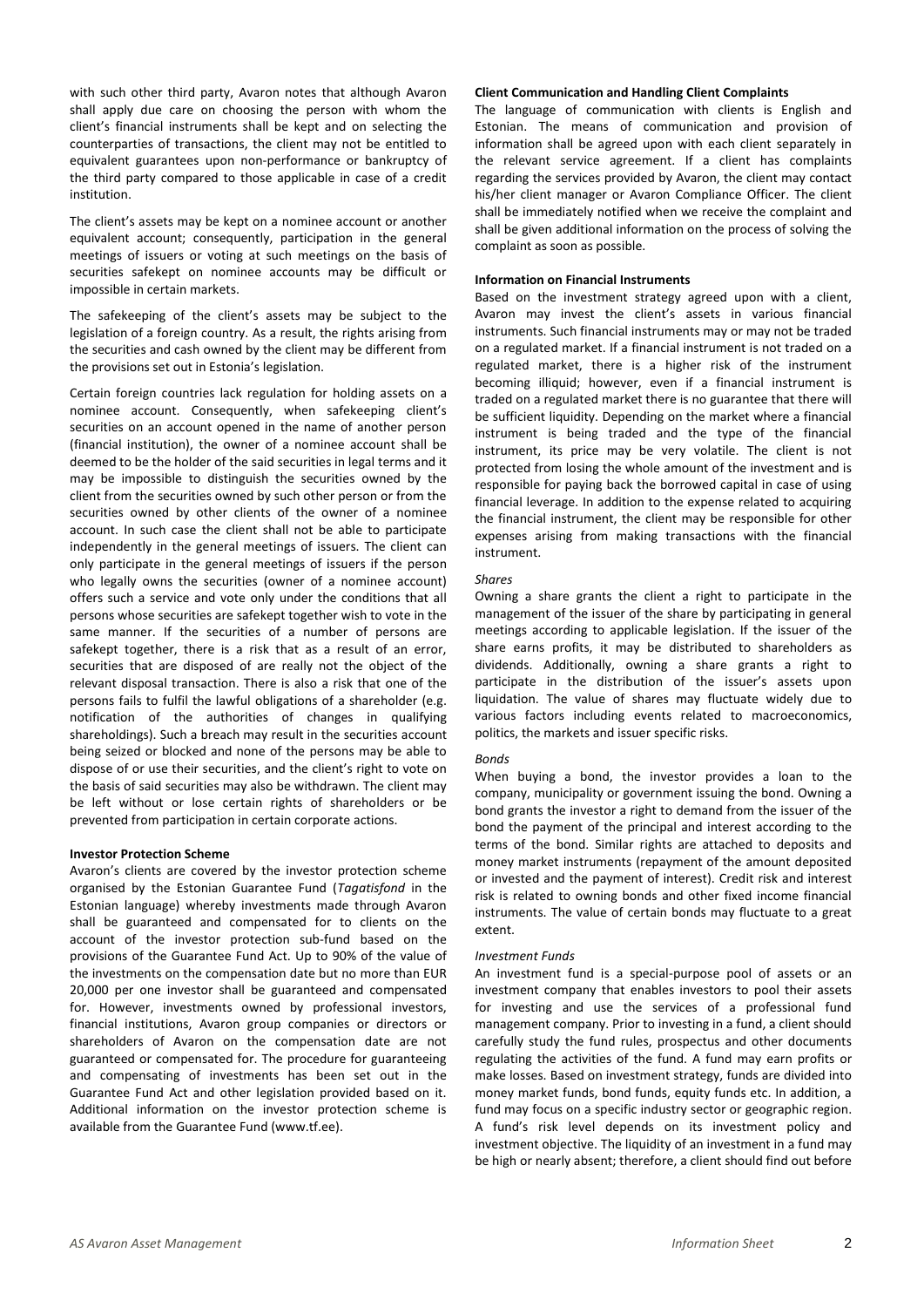committing money into an investment fund what are the terms for exiting the investment.

Some funds have complex investment strategies, using leverage and investing in instruments that are not traded on a regulated securities market. Such funds include hedge funds, venture capital funds, private equity funds and real estate funds. A client who invests in such a fund should generally have prior investment experience.

## *Derivatives*

The market value of derivative instruments is dependent on the price of an underlying asset such as a share, share index, currency exchange rate or interest rate. Some examples of derivative instruments include options, futures and forwards. Depending on the specific instrument, derivatives entail a right or obligation to buy, sell or swap the underlying asset.

Option is a right, but not an obligation to sell or buy a specified underlying security at a specified strike price at a specified expiry date. Most options are traded over-the-counter (OTC) and are thus effectively a contract signed between two parties.

Futures and forwards entail an obligation to take or make a delivery of an underlying asset at a specified date and at a specified price. Futures are standardized contracts traded on an exchange. Forwards are similar to futures, but are usually traded over the counter.

In principle, derivative instruments can be used for hedging risks. However, usually a small movement in the price of the underlying asset causes a large change in the value of the relevant derivative instrument. Therefore, the risk of derivative instruments is considered extremely high and derivatives are not generally recommended to inexperienced investors. An investor is not protected from losing the whole amount of capital invested in a derivative instrument. In case of some derivatives, it is possible that an investor's loss is larger than the initial paid-up capital and the client may be obliged to commit further capital to cover such loss.

### *Structured Instruments*

A structured bond/deposit is a bond/deposit the interest of which is linked to the price movement of another asset (e.g. share or fund unit) or a basket of assets. Structured instruments may be issued with a risk premium. In case of unfavourable price movements of the underlying asset, the interest payable on the structured instrument may be lower than the initial risk premium, i.e. it is not guaranteed that the investor will get back the whole amount of invested capital on the maturity date.

#### **Risks**

Various risks that may affect the return from the investment are related to the services. Some of the risks related to investing have been described below. However, it is not a complete overview of all related risks. Each client should independently evaluate the risks arising from his/her investment activities and assess their impact and possible consequences taking into account the client's investment experience and knowledge, his/her financial position, the investment horizon and the objectives of the investments. Avaron points out that the Central and Eastern European markets are classified as emerging markets that are accompanied by a substantially higher level of risk compared to investing in mature markets.

*Market risk* – the risk of suffering losses due to general unfavourable price movements at the relevant securities market or a market for other assets. Unfavourable price movements may

be caused by poor economic indicators of the relevant country or industry sector, unstable economic environment, unstable stock exchange, etc.

*Price risk* – price risk is closely associated with market risk, but mainly concerns a certain security or other financial instrument. A client may suffer a loss when the price of the security or other financial instrument in which he/she has invested moves unfavourably.

*Currency risk* – the risk that may occur upon investment in securities whose price is denominated in foreign currencies or that have been acquired for foreign currencies as the client may suffer a loss due to unfavourable changes in currency exchange rates.

*Political or country risk* – the risk that unfavourable trends or events (e.g. changes in economic policy or legal environment, nationalisation, riots, war) that affect the political or economic stability of a country or future economic development take place in countries where the client's assets have been invested, creating a risk that the client loses a part or all of his/her investments or that the value of the investments decreases.

*Issuer risk* – the risk of decrease in a financial instrument's value resulting from the nature of its issuer's business activities, the issuer's financial results or other issuer specific reasons. Issuer's risk may lead to a situation where the issuer is not capable of fulfilling its obligations taken when issuing securities.

*Credit risk* – the risk that the issuer of securities that belong to the client's assets or the counterparty to a transaction made on account of the client fails to fully or partially perform its obligations (e.g. an issuer fails to redeem issued debt obligations or the counterparty to a transaction made on account of the client does not transfer the money or securities during settlement as agreed) resulting in a loss for the client.

*Custody risk* – the risk that a client suffers losses due to actions or inactions of sub-custodians or depositaries. Such losses may include losses due to the bankruptcy of a person holding securities, the person losing securities or its inability to fulfil orders.

*Liquidity risk* – the risk that due to low liquidity it is not possible to sell assets at the desired time and price or it is not possible to sell the assets at all. Liquidity risk is particularly important in case of investing into small cap companies and into financial instruments not traded on a regulated securities market.

*Interest rate risk* – the risk that interest rates, yield curves, the volatility of interest rates or other parameters related to interest rates change in an adverse direction for a client.

*The risk arising from the concentration of asset classes or markets* – the risk that a particular event or circumstance shall have a pervasive effect on the return of client's assets because the client's investments are concentrated on one or a small number of markets (e.g. Central and Eastern European countries) or asset classes (e.g. equities).

*Legal risk* – the risk arising from the fact that the client may not have a sufficient overview of the legislation effective in the countries where the client's assets have been invested. As a result of this, the client may suffer losses, or sanctions arising from law may be applied with respect to him/her. Additionally, legal acts may be amended in the country after making an investment and this may bring about the establishment of restrictions or obligations unfavourable for the client.